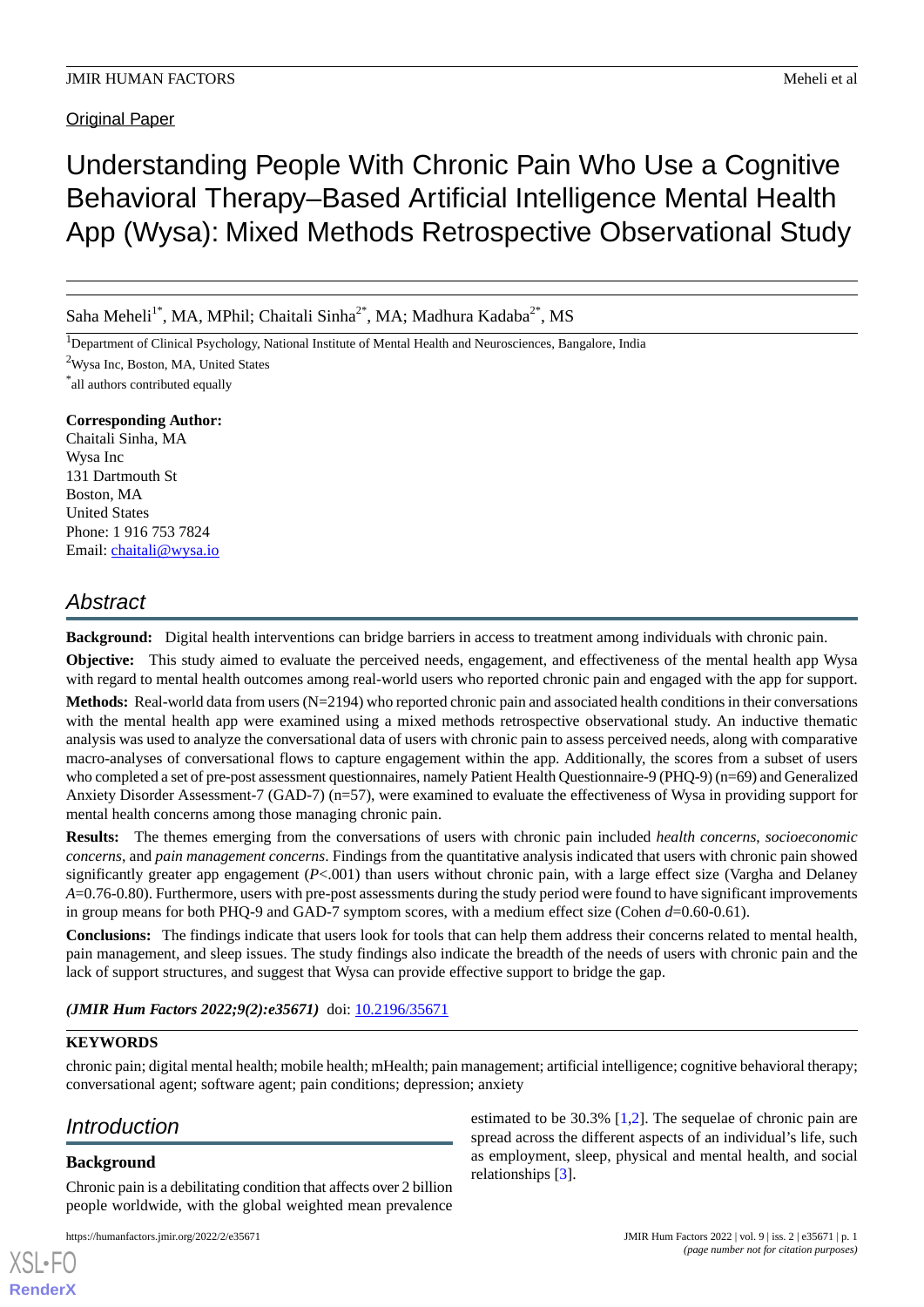The relationship between chronic pain and mental health comorbidities is well documented, with the prevalence of concurrent major depression or anxiety diagnoses ranging between 35% and 50% of the global population, and the presence of pain often doubling the risk of having a mental health diagnosis [\[4](#page-8-3),[5](#page-8-4)]. Mental health concerns can compound the difficulties in gaining access to affordable and accessible treatment for chronic pain. The absence of referral pathways, high costs, and stigma increase barriers to access for treatment and management [\[6-](#page-8-5)[8\]](#page-8-6). Increasingly, digital health care apps have been addressing these challenges with cost-effective and accessible solutions, with some evidence to indicate feasibility and efficacy  $[9,10]$  $[9,10]$  $[9,10]$ ; however, adoption, acceptability, and quality still remain challenges for this space [\[11](#page-8-9)]. Currently, there is limited user-led research that captures the perspectives and perceived needs (based on the person's own judgement) of individuals with chronic pain.

This study examined the experiences of users with self-reported chronic pain who were using Wysa, which is an anonymous artificial intelligence (AI) conversational agent app for digital mental health. A previous study showed that the use of Wysa was associated with a significant reduction in depressive symptoms in a high-engagement user group compared with a low-engagement user group [\[12](#page-8-10)]. The Wysa app uses a free-text conversational interface to listen and respond to the user and responds to the user's distress by recommending evidence-based elements from cognitive behavioral therapy (CBT), behavioral reinforcement, and mindfulness, among others. The self-help practices and conversation-based tools and techniques provide support for challenges, including anxiety, sleep, low energy, motivation, loss, and pain.

#### **Our Study**

The purpose of this study was to understand the perceived needs of individuals with chronic pain and their mental health concerns. The study aimed to understand the ways in which individuals find digital health support meaningful, and the potential areas in which it could be developed in order to offer more effective and accessible support for individuals with chronic pain.

This study had the following 3 objectives: (1) to evaluate the perceived needs of users with chronic pain conditions; (2) to evaluate the app engagement and disengagement patterns of users with chronic pain (in terms of the most used tools, most frequented conversational flows, and intensity of engagement and disengagement); and (3) to evaluate the efficacy of the Wysa app and its interventions for improving mental health among a subsample of users who have completed 2 questionnaire assessments (ie, preintervention and postintervention) using the validated Patient Health Questionnaire-9 (PHQ-9) [\[13](#page-8-11)] and Generalized Anxiety Disorder Assessment-7 (GAD-7) [\[14](#page-8-12)].

# *Methods*

 $XS$  $\cdot$ FC **[RenderX](http://www.renderx.com/)**

# **Ethical Considerations**

The Wysa app is publicly available as an app on the Android and iOS app stores. It has been designed to prioritize safety, privacy, and security by design. There is no user registration

required, and no personally identifiable information is asked at any time during app use. As the study involved analyzing real-world data from an anonymous nonclinical population, it was exempt from registration in a public trial registry (according to OHRP guidelines [\[15](#page-8-13)]). The users voluntarily downloaded the app after having consented to the app's Terms of Service and Privacy Policy. For ethical and privacy reasons, the authors did not have access to all the user messages. Only minimal and limited conversational data extracted based on keywords were used for this research, and no longitudinal data were used. The study data set was deidentified using one-way cryptographic functions. User data were adequately secured according to the organization's privacy, security, and safety policies. The study participants were informed about how they can exercise their rights to restrict processing of their data for research purposes.

# **Study Design**

During the study period from October 2020 to October 2021, a total of 2194 users were identified to have reported chronic pain based on selected keywords in ongoing conversations with the conversational agent. We implemented a retrospective observational study with a mixed methods approach, given the objectives of the study and the nature of the data being analyzed. In a retrospective observational study, the sample is defined later and the data are already available [[16\]](#page-8-14). This methodology has been used in multiple health care studies, such as those involving depression and anxiety [[17-](#page-8-15)[19](#page-8-16)], hypertension [[20\]](#page-8-17), postpartum mental health concerns [\[21](#page-9-0)], COVID-19–related concerns [\[22](#page-9-1)], and diabetes [[23\]](#page-9-2).

# **Outcome Measures and Data Types**

The following measures and data types were used: (1) textual snippets from users, (2) tool usage data, (3) usage data indicating the interventions used with the bot, and (4) self-reported PHQ-9 and GAD-7 data.

#### **Procedure**

#### *Data Extraction*

To extract the data, the first step was to optimize the keywords. For this, the classification of chronic pain by the International Association for the Study of Pain was used as a guide [[24\]](#page-9-3) to derive keywords. Additionally, other relevant keywords were derived from literature on pain and the clinical experiences of the researchers in this study. As such, the keywords also included general terms used to describe pain or to describe pain-related experiences, such as "pain," "painkiller," "manage pain," "nerve block," etc.

User messages that had at least one or more of the keywords were extracted, which resulted in 83,000 messages. The criteria for data extraction and filtration are listed in [Textbox 1.](#page-2-0) These were further filtered by the research team, who read through each of the messages to exclude any pain that did not relate to chronic pain conditions (such as emotional pain or menstrual pain) or pain that the users did not experience themselves. Ambiguous messages that did not clarify the nature of the pain were also excluded. For example, the word "pain" often created false positives or ambiguity, as users could use this word in a context that would not necessarily be related to physical pain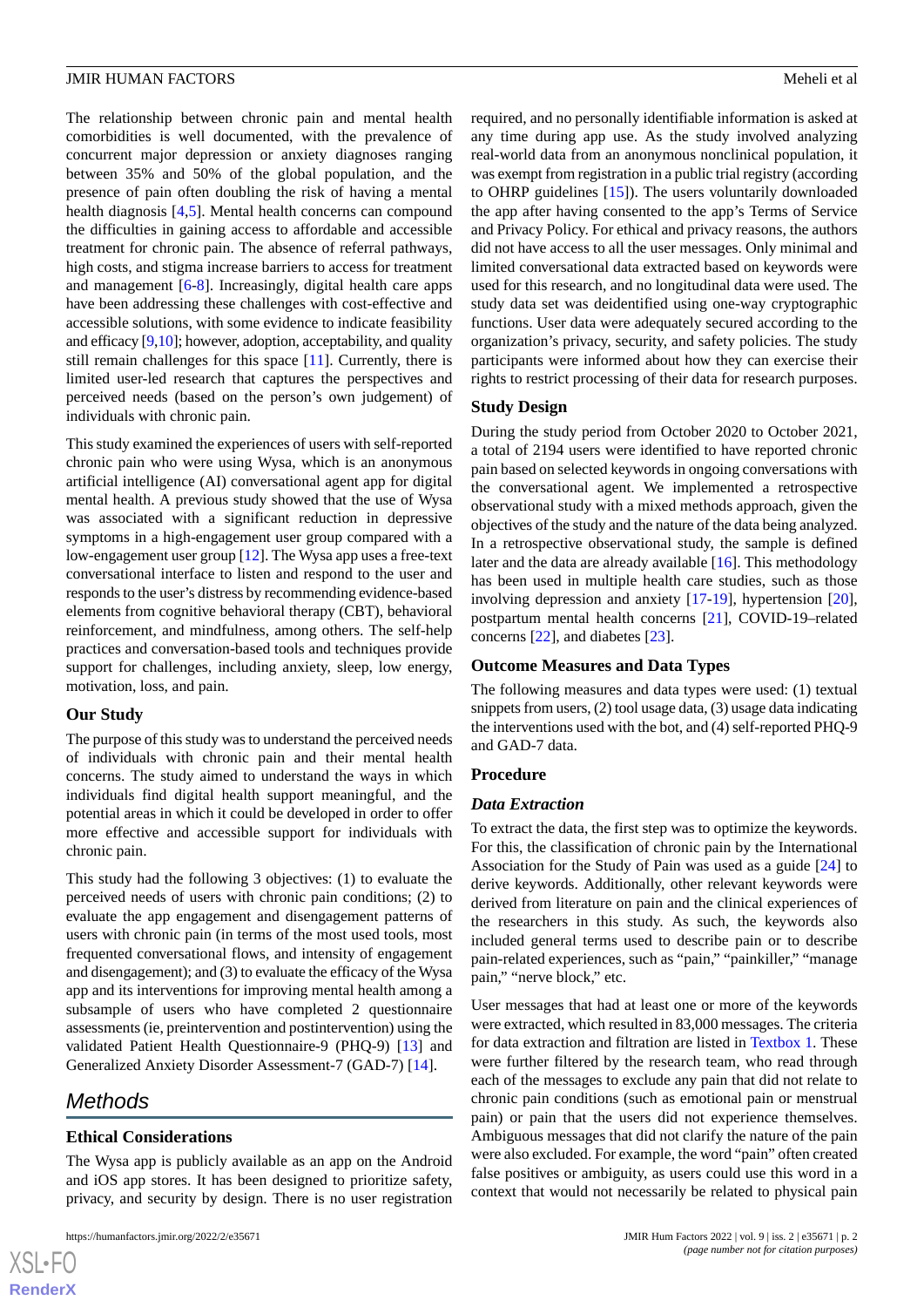or chronic pain (eg, "it is so painful"). These types of messages were excluded from the final set. The stringent exclusion resulted in a final set of 3300 relevant messages from 2194

unique users. Among these, the distribution of the number of mentions of different diagnoses is listed in [Table 1](#page-2-1).

<span id="page-2-0"></span>Textbox 1. Criteria and keywords for data extraction.

#### **Selection criteria (inclusion and exclusion) for data extraction**

- 1. The keywords used were about "chronic pain" or related concerns to capture all mentions of associated conditions, such as "disability," "loss of limb," "manage pain," "injury," "musculoskeletal," "neuralgia," "back pain," "phantom pain," "multiple sclerosis," "osteoarthritis," "cancer pain," "sciatica," "fibromyalgia," "spinal cord," "arthritis," "spondylitis," "cervical," "rheumatoid," "endometriosis," "surgery," "ankylosing," "inflammation," "inflammatory," "crohn," "sclerosis," "gout," "nerve block," "analgesic," "painkillers," "pelvic pain," "cyst," "migraine," and "pcos."
- 2. The report of pain should be first-person, that is, the person is talking about their own pain. Any mention of others'health conditions was excluded.
- 3. There was clarity about the mentioned pain being chronic and physical in nature. Ambiguous messages that did not meet this criterion were excluded.

<span id="page-2-1"></span>4. Any message that qualified only as emotional or psychosomatic pain was excluded.

| <b>Table 1.</b> The number of mentions of different conditions of chronic pain. |  |
|---------------------------------------------------------------------------------|--|
|---------------------------------------------------------------------------------|--|

| Condition                      | Number of mentions <sup>a</sup> |
|--------------------------------|---------------------------------|
| Migraine                       | 551                             |
| Back pain                      | 501                             |
| Chronic pain                   | 265                             |
| Surgery                        | 212                             |
| Fibromyalgia                   | 119                             |
| Injury                         | 99                              |
| Disability                     | 92                              |
| Neck pain                      | 56                              |
| Arthritis                      | 30                              |
| $\operatorname{Crohn}$         | $22\,$                          |
| Sciatica                       | 19                              |
| Inflammation                   | 18                              |
| Cervical                       | 9                               |
| Rheumatoid                     | 9                               |
| Sclerosis                      | 9                               |
| Endometriosis                  | $\,8\,$                         |
| Spondylitis                    | 5                               |
| Cyst/polycystic ovary syndrome | 5                               |
| Multiple sclerosis             | $\overline{\mathbf{4}}$         |
| Nerve block                    | $\sqrt{2}$                      |
| Phantom pain                   | $\mathbf{1}$                    |

<sup>a</sup>This is the number of actual mentions of the condition and not the number of users having the condition. Some users reported multiple conditions, and these categories are not mutually exclusive.

#### **Analyses**

[XSL](http://www.w3.org/Style/XSL)•FO **[RenderX](http://www.renderx.com/)**

# *Objective 1: Perceived Needs of Users With Chronic Pain*

Inductive thematic analysis [\[25](#page-9-4)] was used to gather information on perceived needs and experiences related to chronic pain. The

author SM got familiarized with the data by reading the messages multiple times. This was followed by the generation of preliminary codes, which were then grouped into potential subthemes and themes. The data were then verified for relevance to the respective themes at each level, and the initial set of themes was verified in relation to the coded extracts. The themes were selected and finalized based on their relevance to the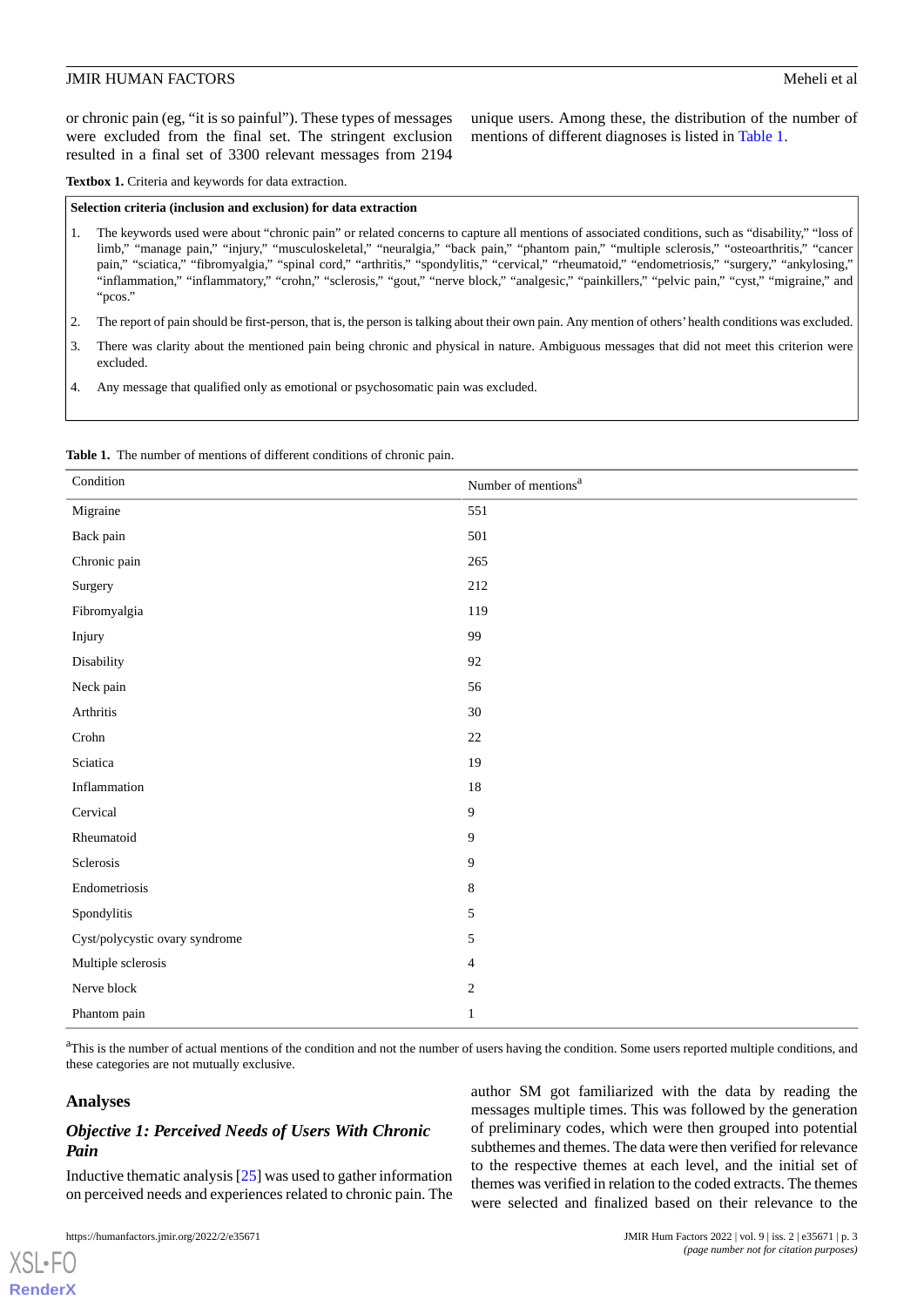objectives of the study and their salience in capturing perceived needs. Though the analysis was led by SM, all the authors met at regular intervals to ensure that the themes were internally consistent and unique, and answered the research question. The themes and subthemes were then reviewed and finalized.

# *Objective 2: App Engagement and Disengagement of Users With Chronic Pain*

The engagement of users was evaluated at the following 3 different levels: (1) the frequency of usage within Wysa, (2) the intensity of user engagement, and (3) the points of disengagement. Engagement refers to the number of initiated and completed interactions within the app, while the points of disengagement are instances where users stop communicating or engaging further with the conversational agent.

The first level of analysis was the frequency count of the tools (interventions) most utilized by the users with chronic pain (N=2194). To capture the most recurring conversation flows of the users with chronic pain, a network analysis  $[26]$  $[26]$  was conducted with cleaned sequential pairs of conversational path units and their frequency of occurrence as weights. The path units were then grouped into higher units based on app elements, and the networks were visualized in Gephi 0.9.2 [[27\]](#page-9-6) as a directed weighted network. The directionality of the conversational pathways was then used to identify the tools most used within Wysa, to further validate the findings of the first-level analysis. The visualization of the network analysis was done in Gephi with the Yifan Hu layout, and the appearance of nodes and edges was based on "weighted in-degree," that is, incoming connections as calculated within the software.

At the second level, to examine the intensity of engagement, the extracted data were analyzed for instances of engagement and disengagement with the bot. Using Python 3.6 code, the first-level engagement of a user was calculated by using the number of conversational pathways per user. The intensity of engagement and disengagement of users with chronic pain was then tested in comparison to users without chronic pain (a randomized sample from the larger user base that had not

reported any chronic pain). The data for both samples did not fit the criteria for normality, indicating the need for nonparametric assessments. The data were further tested using R 4.1, and the difference in engagement was assessed using the Mann-Whitney *U* test between users with chronic pain and those without chronic pain.

To evaluate the disengagement patterns, the ends of conversational flows, which represented the locations where users would stop engaging with the app, were identified for both groups. The top 20 conversational ends were located from path data and compared between the groups (users with chronic pain, n=2194; users without chronic pain, n=1880) for salient differences.

# *Objective 3: Efficacy in Improving the Mental Health of Users With Chronic Pain*

A subset of the sample was used to examine the efficacy of the app for improving the mental health symptoms of users with chronic pain. This subset was restricted to users who completed at least two self-reported PHQ-9 (n=69) and GAD-7 (n=57) assessments during the study period. The first assessment during the study period was regarded as the baseline, and the last assessment was regarded as the postintervention assessment. This subsample was further restricted to users with a score greater than 5 on either the PHQ-9 or GAD-7 (mild distress or greater) at baseline. A paired *t* test was performed between the first and last assessments of the study period for this subset of users with chronic pain.

# *Results*

# **Objective 1: Perceived Needs of Users With Chronic Pain**

The thematic analysis yielded themes representative of the perceived needs and concerns of users with chronic pain. The themes (given in [Figure 1](#page-4-0)) are *health concerns*, *socioeconomic concerns*, and *pain management concerns*.

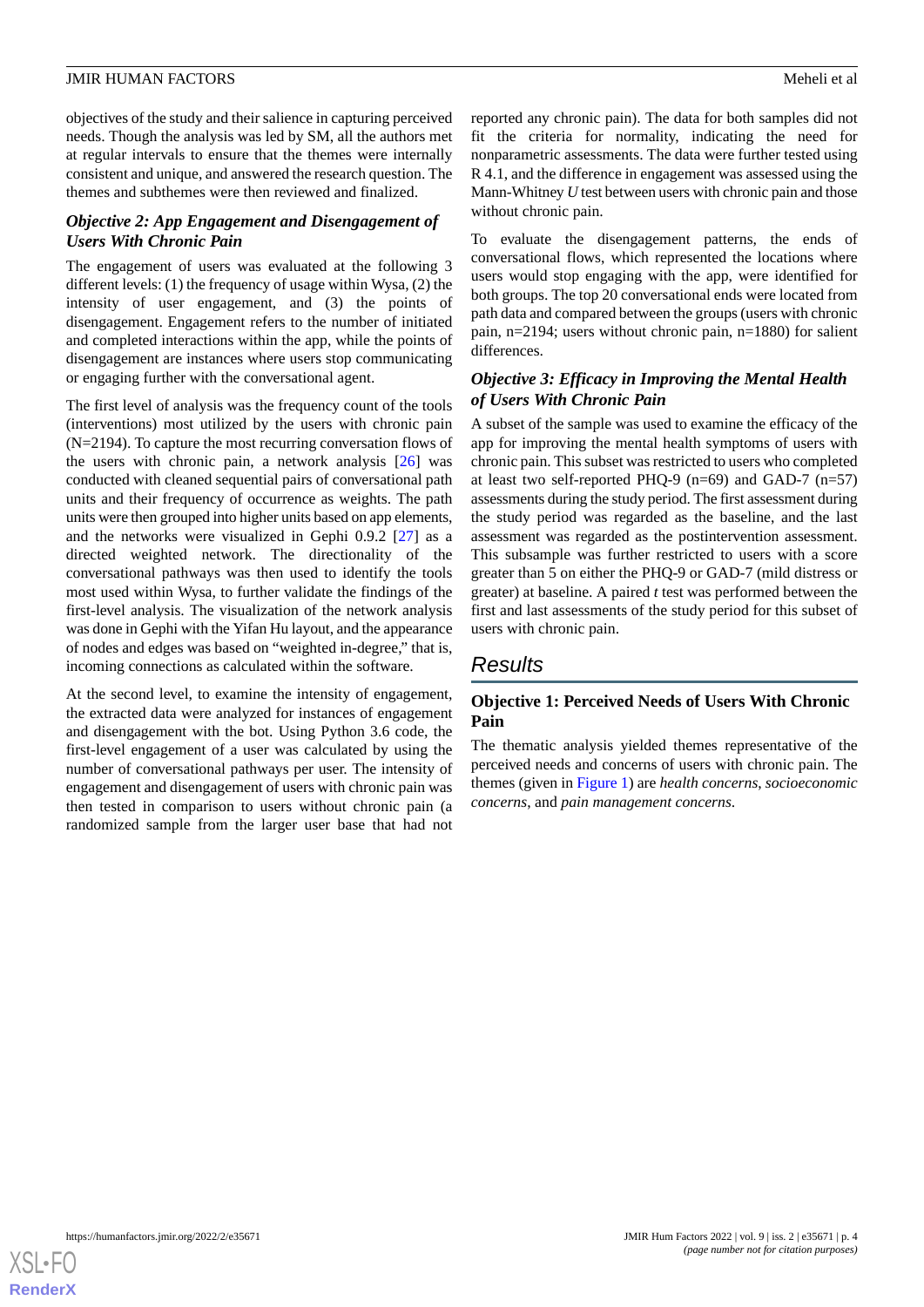<span id="page-4-0"></span>**Figure 1.** Themes of messages from users with chronic pain (N=2194).



# *Health Concerns*

This theme indicates the perceived needs, concerns, and experiences of users with regard to their mental and physical health. It includes the subthemes of *emotional distress*, *impact on self-image*, and *impact on physical health.*

#### **Emotional Distress**

The users with chronic pain would often write to Wysa about strong emotional difficulties, such as anxiety, feeling low or depressed, panic attacks, frustration, and irritability, among others. Many were often concerned with how chronic pain tended to increase their stress and affect their mental health. Some found themselves "flooded with suicidal thoughts and negative emotions." This concern for the effect of chronic pain on one's mental health was clearly demonstrated by a user who reported "it's taking a big toll on my mental health." The relationship between emotional distress and pain would often be cyclical or bidirectional, with some reporting how their stress levels often aggravated the pain, for example, "I have lupus, fibromyalgia, and asthma, and they are triggered by my stress levels."

#### **Impact on Self-Image**

Chronic pain users often reported low self-confidence, with one user stating, "I am still young and having such a condition makes me feel inferior to other teens my age. I feel weak and useless" and others stating that they had "lower self-worth," with the limitations impacting them deeply. A user said, "I have fibromyalgia, and it makes me feel like a failure at times." Multiple users also reported having body image concerns, with some feeling "ugly" or feeling ashamed of how they appeared.

#### **Impact on Physical Health**

Apart from the significant pain experienced, this group of users also reported a variety of issues related to their physical health. Many indicated disturbed sleep ("I can never sleep well") and

[XSL](http://www.w3.org/Style/XSL)•FO **[RenderX](http://www.renderx.com/)**

constant physical discomfort ("which means I can't sit or stand or sleep properly"). They also worried about the possibility of their pain worsening and further physical distress. Some were "scared" of their upcoming surgeries. An often-reported issue was the limitations felt by users around physical activities and the resulting distress.

#### *Socioeconomic Concerns*

The experiences that users with chronic pain shared with Wysa included their experiences of their social relationships and their experiences related to work and finances. The subthemes under this theme are *financial and work-related concerns* and *social concerns.*

#### **Financial and Work-Related Concerns**

Users with chronic pain often reported several financial and work-related concerns. While some reported that they were unable to perform to their full potential due to chronic pain, others stated that chronic pain was "increasing work stress" and the possibility of "burnout." The pain would be so debilitating at times that they would often find themselves unemployed, as highlighted by another user who stated, "made it hard for me to find work." This work-related concern was also demonstrated in a response from a user.

*I had to leave work early because of back pain. I feel inadequate for not being able to work with this body. It's frustrating and I feel like a burden.*

This concern was further compounded by worries about the future, for example, a user wrote, "make(s) me worry if I will be able to survive in a capitalist system and if I will be able to sustain myself," and financial worries about therapy and medical bills. Another user made the below statement.

*Nothing I have tried for fibromyalgia has helped. I can't afford therapy. I can't afford food. I'm scared about everything all the time.*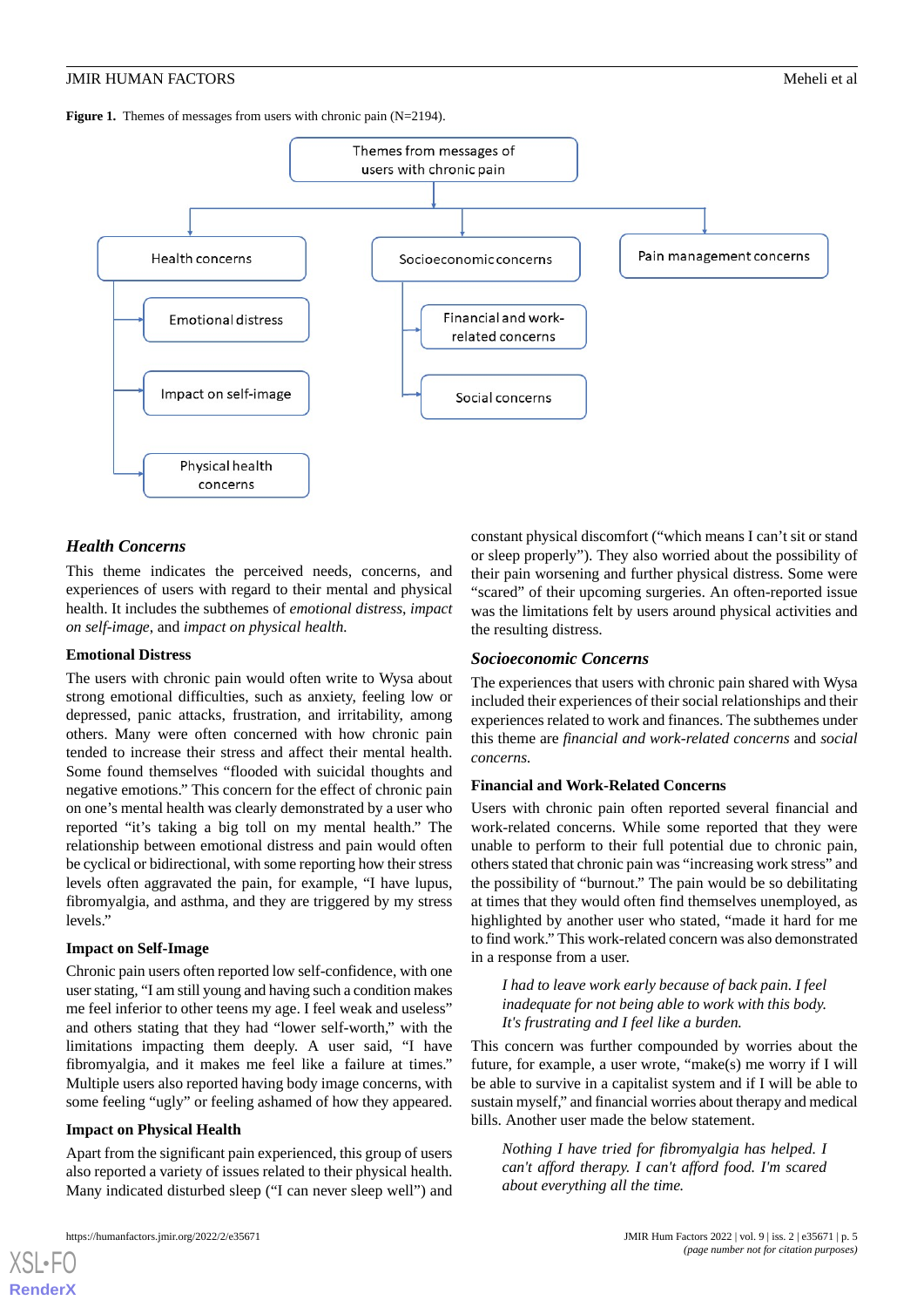# **Social Concerns**

Users with chronic pain often wrote to Wysa about how the pain limited their social interactions. This was clearly illustrated by a user who wrote, "couldn't go out with my boyfriend to meet some friends" to portray how chronic pain could restrict someone's mobility, preventing them from going out and socializing. Some users also reported how the pain and related health issues made them withdraw socially and reported feeling "lonely*.*" They also felt isolated in their pain and reported the feelings of not being understood, not receiving help in seeking professional help, and not being supported.

*Well, I am in a relationship but seriously considering a split; he doesn't help, he's more of a hindrance. He argues with me when he's asked to help. I have chronic pain. He picks at the triggers as if it's a game.*

Some also talked about the gratitude they felt for being supported by their family members ("Even though I had a terrible migraine today, my husband just made me feel like I was his whole world. I felt so loved"), which further highlighted the need for social support in individuals with chronic pain. This wish for validation and support was expressed by a user who wrote to Wysa as follows:

*I am diagnosed with a bunch of things like compressed disk and pain in my back and I also have arthritis in both of my knees … and a couple more things like neck problems. So, I just want everyone to say I understand how I feel, and everything will be okay and to just take it slow and take one step at a time and not rush or feel overwhelmed and tired.*

# *Pain Management Concerns*

One of the most consistent themes across most of the users was pain management. Users would mention feeling "scared" of recurrence and of "living with it for a lifetime." They would write about the intensity of pain and the difficulty in managing pain. Many directly asked Wysa for pain relief techniques and tools, for example, "Have you got any coping skills for chronic

pain?" Some would state it as a goal for themselves, mentioning that they needed "help learning to live with chronic pain." The want to learn pain acceptance was portrayed by a user who wrote the following:

*I'm trying to be more compassionate with myself, but I have not been compassionate or patient with those parts of myself and the disorder. … But if I can accept it anyway, I might have a chance at relief. ….. I am listening to my body even when it is hard and even when it's not a perfect…. glamorous process. It's usually not.*

# **Objective 2: App Engagement and Disengagement of Users With Chronic Pain**

The frequency of the tools used indicated that across all tool usage by users with chronic pain within the defined time period in Wysa, users used gratitude (22%), sleep meditations (20%), anxiety management and modulation (10%), mindfulness meditations for self-compassion (10%), thought recording (7%), and conflict resolution exercises (3%) most frequently. The frequency of engagement within the app was further validated by examining the conversational flows through a network analysis mapped using cleaned and weighted data points, which depicted similar usage (shown in [Figure 2](#page-6-0)).

To evaluate the intensity of engagement, the number of paths for users was calculated for both groups, along with the length of the interaction in each pathway. For paths of all lengths (any, minimal, and above the threshold), the difference in engagement for users managing chronic pain was found to be significant using the Mann-Whitney *U* test, with a large effect size, as reported in [Table 2](#page-6-1).

Additionally, the analysis indicated that the points of disengagement (where users stopped engaging with the intervention) were from the same set of tools where the highest engagement was also noted. Gratitude, sleep, and thought recording were the most prominent in this list.

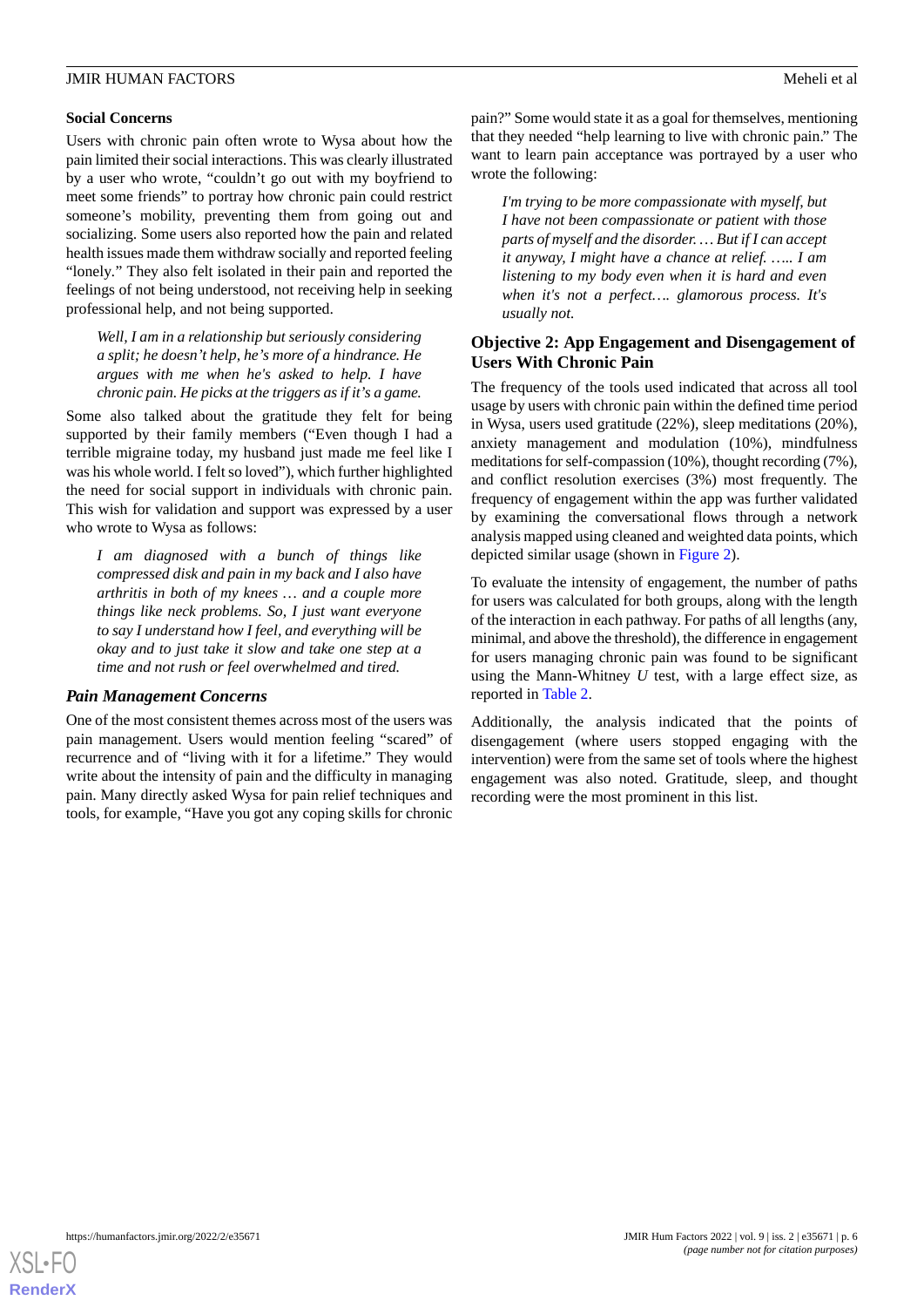<span id="page-6-0"></span>**Figure 2.** The most frequently used conversational flows for users with chronic pain (N=2194).



<span id="page-6-1"></span>**Table 2.** Mann-Whitney U test for the difference in app engagement between users with chronic pain and those without chronic pain.

| Variable                                           | Users with chronic<br>pain, n | Users without<br>chronic pain, n | Effect size (Vargha and<br>Delaney $A$ ) | U       | P value  |
|----------------------------------------------------|-------------------------------|----------------------------------|------------------------------------------|---------|----------|
| Paths of any length                                | 2194                          | 1880                             | $0.803$ (large)                          | 3314141 | ${<}001$ |
| Paths below the threshold for conversational units | 1737                          | 1258                             | $0.760$ (large)                          | 1661594 | ${<}001$ |
| Paths above the threshold for conversational units | 2185                          | 1525                             | $0.791$ (large)                          | 2636905 | < 0.01   |

# **Objective 3: Efficacy in Improving the Mental Health of Users With Chronic Pain**

For both PHQ-9 and GAD-7 analyses, the paired *t* test indicated that there was a significant difference in the group means of the first and last assessments (PHQ-9: mean 13.22, SD 5.04 vs mean 10.03, SD 5.55; *P*<.001; GAD-7: mean 12.02, SD 4.47 vs mean 9.04, SD 5.15; *P*<.001) at the 95% confidence level, with medium effect sizes (PHQ-9: Cohen *d*=0.600; GAD-7: Cohen *d*=0.616).

# *Discussion*

[XSL](http://www.w3.org/Style/XSL)•FO **[RenderX](http://www.renderx.com/)**

This study aimed to evaluate the perceived needs of users, the engagement of users, and the effectiveness of Wysa for mental health outcomes among users who reported chronic pain and engaged with the CBT-based digital health app for support.

The thematic analysis indicated a number of mental health concerns that chronic pain users have, including emotional difficulties and self-image–related concerns. This observational study captured the experience of these difficulties through messages. The findings are consistent with the existing literature, which highlights the association of negative emotional experiences, such as anxiety and depression, with chronic pain [[28,](#page-9-7)[29\]](#page-9-8). Consistent with the literature, this study highlights the bidirectional relationship between pain and health (including physical health and mental health). The emerging themes from the qualitative analysis indicate that factors, such as stress, sleep disturbances, and anxiety about health, appear to influence the physical and mental health of users with chronic pain and also affect its relationship with pain. This relationship between mental health and chronic pain highlights the importance of the treatment of mental health conditions in chronic pain [\[30](#page-9-9),[31\]](#page-9-10).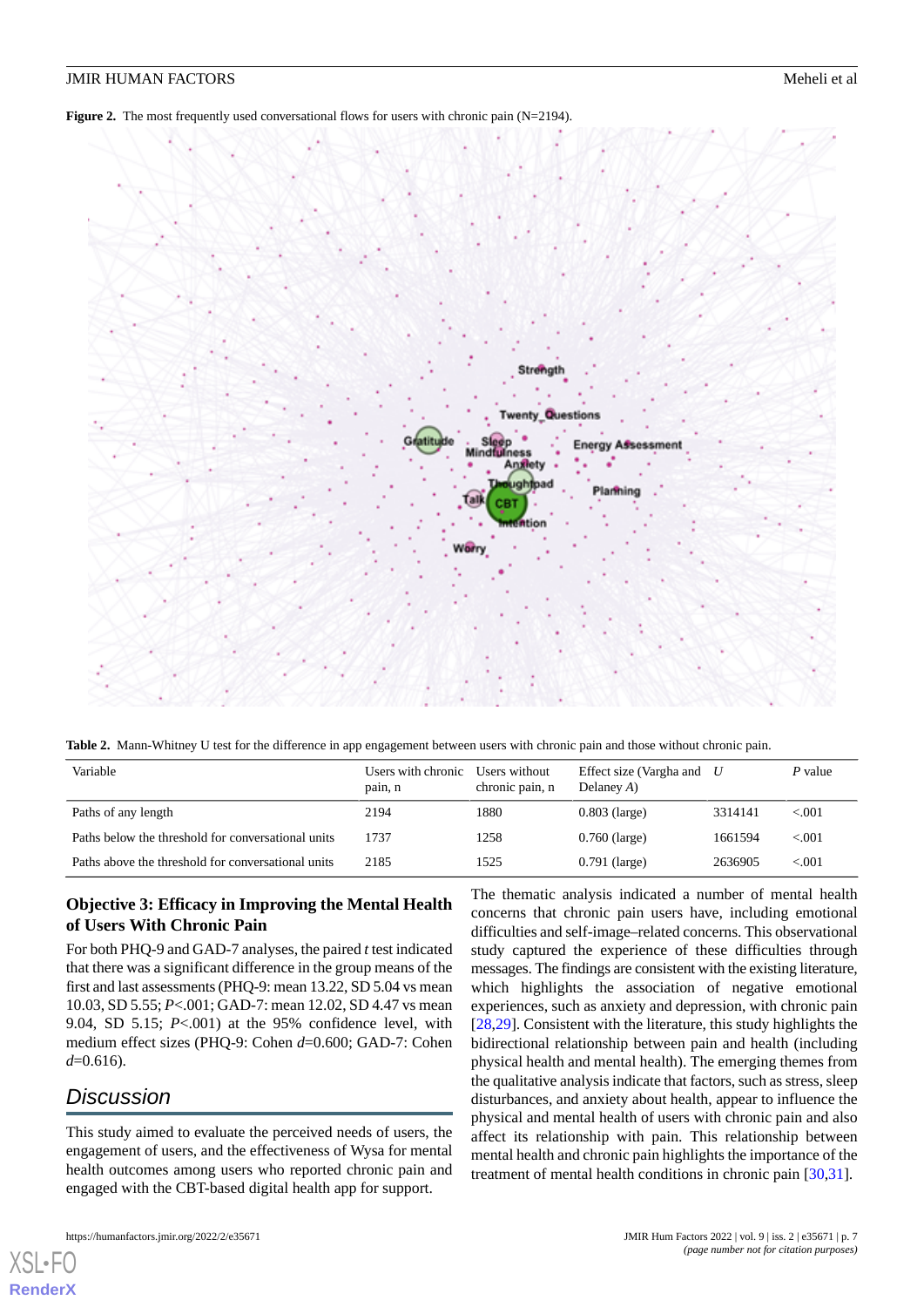The conversational pathways frequented and the tools used reflected the needs that clients expressed to the AI conversational agent. For instance, the users expressed their distress regarding disturbed sleep, difficulty in managing negative thoughts, difficulty in interpersonal relationships, and self-image issues. Consistent with the perceived needs and the distress that users with chronic pain reported, the tools most used and conversational pathways most frequented involved techniques and tools that address these concerns, such as exercises for cognitive reframing, thought recording, gratitude, mindful compassion, sleep and mindfulness meditations, mindful compassion meditation, and conflict resolution exercises.

The user messages also depicted the isolating nature of pain, and how chronic pain users often found themselves with limited social interaction, and scarce understanding and support from family. It is thus not surprising that one of the most common conversational flows for need fulfillment was thought recording, where the users could openly write to Wysa about their thoughts and dilemmas. Being able to offer a space for disclosure is also perhaps indicative that AI apps are able to have authentic and human-level therapeutic bonds [\[32\]](#page-9-11), which is perhaps reinforced because of the nonjudgemental atmosphere, complete anonymity, accessibility, and constant availability that the app provides.

An analysis of the in-app engagement of chronic pain users depicted a high need for support, evidenced by the number of sessions and the length of each session, which was significantly higher compared to nonchronic pain users on the app. The qualitative analysis further elaborated on the needs of the users by capturing the immense impact of chronic pain on their lives, which extended from their physical and mental health to the socioeconomic aspects of their lives. The themes revealed that the users have concerns far beyond medical services that are generally provided. Such needs have been documented in previous studies [\[33](#page-9-12)[-35](#page-9-13)], and the findings of this study further reinforce this.

It is also important to note that while these are the most common conversational flows and most used tools, some of these app elements and tools also represent points at which some users disengaged with Wysa. This disengagement highlights that while there is a strong need, perhaps these users who disengage do not have the necessary resources or energy levels to engage with the app, given the overwhelming number of concerns that the users with chronic pain have to deal with, as indicated in the themes. Additionally, processes, such as catastrophizing and low frustration tolerance, have been found to be involved in the cognitive processes of chronic pain patients [[36\]](#page-9-14). It is possible that low frustration tolerance along with an overwhelming number of concerns caused some chronic pain users to want quick relief solutions, as often evidenced in clinical practice [[37\]](#page-9-15), leading them to disengage with these tools due to frustration.

The findings of this study also indicate that users not only expressed the need for learning the skills of acceptance (as indicated in the theme *pain management concerns*), but also used the tools of CBT and Mindfulness, such as cognitive reframing exercises, gratitude exercises, mindful compassion,

sleep meditations, and mindfulness meditations, as observed through path analyses. This perhaps indicates that users with chronic pain not only found these tools useful, but also continued to take these conversational paths multiple times because of the perceived usefulness. Our study further revealed significant improvements in both anxiety and depression in a subsample of users who completed the preassessment and postassessment. This evidence suggests that individuals with chronic pain can benefit from the CBT and acceptance-based tools present in Wysa. The value of these findings is highlighted when examined in light of prior literature where approaches, such as CBT, mindfulness, and acceptance-based interventions (eg, mindfulness-based stress reduction), have been found to be efficacious in the treatment of chronic pain [\[30](#page-9-9),[38](#page-9-16)[,39](#page-9-17)] and are recommended lines of treatment.

This study has several limitations, and the findings should be interpreted in light of these limitations. This study is limited by the retrospective observational design. As such, the sample was nonrandomized, and this approach also precluded any conclusions of the causality of the effectiveness of interventions. The study was further limited because users were not required to complete assessments, limiting the study of efficacy to a small subsample. A major limitation of this study is that the data extraction keywords used were based on the guidelines of the International Association for the Study of Pain, extant literature, and the clinical experiences of the study researchers. However, despite efforts to have multiple sources for these keywords, these may not have included relevant terms or descriptions of pain. Another limitation is that the repeated measurements for efficacy, without a control group, could have raised the risk of regression to the mean [\[40](#page-9-18)]. The nonrandomized sampling of the design also limits the generalizability of the findings. Additionally, the third objective of the study was based on small samples, which further limits the generalizability of the findings of effectiveness, and the results should be interpreted as preliminary outcomes.

Despite the limitations, the findings of this study have important implications. This study, through its unique approach of user-led research, has highlighted the perceived needs and digital engagement patterns of users with chronic pain. Having a comprehensive understanding of the perceived needs and most frequented conversational paths of the users with chronic pain will help toward developing specific interventions, with improved product design and user experience. This could further help to study the effects of the interventions on a larger sample, with control groups (to account for effects such as regression to the mean), and to draw more generalizable conclusions. The study shows promising preliminary results for the use of AI in ameliorating mental health concerns among people with chronic pain. The findings suggest that digital interventions involving acceptance, CBT, and mindfulness-based therapies could be effective in meeting the needs, and could begin to bridge the gap between the demand for mental health support and the lack of adequate resources or personnel.

The findings of this retrospective study help in understanding the pervasive concerns and perceived needs of chronic pain users, and the patterns of their engagement and disengagement with the CBT-based AI mental health app Wysa. The results

```
XS-FO
RenderX
```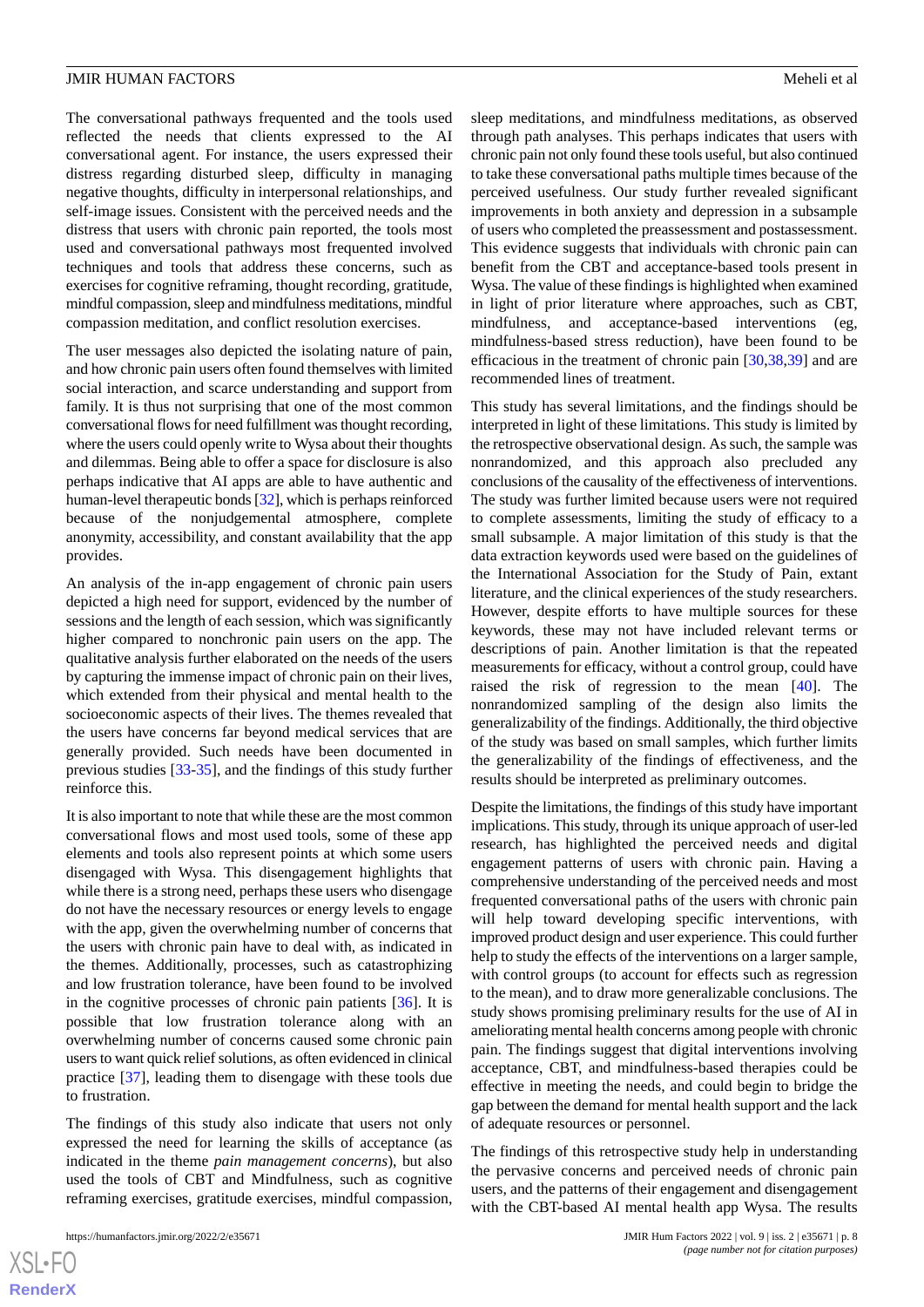indicated clinically meaningful and significant improvements in the anxiety and depression scores of users with chronic pain. Though this study is limited by its retrospective design, it provides promising results for filling the gap within available treatments and supporting the needs of users with chronic pain through the use of digital mental health interventions.

# **Conflicts of Interest**

CS and MK are employees of Wysa Inc and own equity in the company. SM has no conflict of interest to report.

# <span id="page-8-0"></span>**References**

- <span id="page-8-1"></span>1. Goldberg DS, McGee SJ. Pain as a global public health priority. BMC Public Health 2011 Oct 06;11(1):770 [\[FREE Full](https://bmcpublichealth.biomedcentral.com/articles/10.1186/1471-2458-11-770) [text](https://bmcpublichealth.biomedcentral.com/articles/10.1186/1471-2458-11-770)] [doi: [10.1186/1471-2458-11-770\]](http://dx.doi.org/10.1186/1471-2458-11-770) [Medline: [21978149\]](http://www.ncbi.nlm.nih.gov/entrez/query.fcgi?cmd=Retrieve&db=PubMed&list_uids=21978149&dopt=Abstract)
- <span id="page-8-2"></span>2. Elzahaf RA, Tashani OA, Unsworth BA, Johnson MI. The prevalence of chronic pain with an analysis of countries with a Human Development Index less than 0.9: a systematic review without meta-analysis. Curr Med Res Opin 2012 Jul;28(7):1221-1229. [doi: [10.1185/03007995.2012.703132](http://dx.doi.org/10.1185/03007995.2012.703132)] [Medline: [22697274](http://www.ncbi.nlm.nih.gov/entrez/query.fcgi?cmd=Retrieve&db=PubMed&list_uids=22697274&dopt=Abstract)]
- <span id="page-8-3"></span>3. Mills SE, Nicolson KP, Smith BH. Chronic pain: a review of its epidemiology and associated factors in population-based studies. Br J Anaesth 2019 Aug;123(2):e273-e283 [\[FREE Full text\]](https://linkinghub.elsevier.com/retrieve/pii/S0007-0912(19)30227-2) [doi: [10.1016/j.bja.2019.03.023](http://dx.doi.org/10.1016/j.bja.2019.03.023)] [Medline: [31079836](http://www.ncbi.nlm.nih.gov/entrez/query.fcgi?cmd=Retrieve&db=PubMed&list_uids=31079836&dopt=Abstract)]
- <span id="page-8-4"></span>4. Tunks ER, Crook J, Weir R. Epidemiology of chronic pain with psychological comorbidity: prevalence, risk, course, and prognosis. Can J Psychiatry 2008 Apr 01;53(4):224-234. [doi: [10.1177/070674370805300403\]](http://dx.doi.org/10.1177/070674370805300403) [Medline: [18478825\]](http://www.ncbi.nlm.nih.gov/entrez/query.fcgi?cmd=Retrieve&db=PubMed&list_uids=18478825&dopt=Abstract)
- <span id="page-8-5"></span>5. Bair MJ, Robinson RL, Katon W, Kroenke K. Depression and pain comorbidity: a literature review. Arch Intern Med 2003 Nov 10;163(20):2433-2445. [doi: [10.1001/archinte.163.20.2433](http://dx.doi.org/10.1001/archinte.163.20.2433)] [Medline: [14609780\]](http://www.ncbi.nlm.nih.gov/entrez/query.fcgi?cmd=Retrieve&db=PubMed&list_uids=14609780&dopt=Abstract)
- 6. Brennan F, Lohman D, Gwyther L. Access to Pain Management as a Human Right. Am J Public Health 2019 Jan;109(1):61-65. [doi: [10.2105/ajph.2018.304743](http://dx.doi.org/10.2105/ajph.2018.304743)]
- <span id="page-8-6"></span>7. Becker WC, Dorflinger L, Edmond SN, Islam L, Heapy AA, Fraenkel L. Barriers and facilitators to use of non-pharmacological treatments in chronic pain. BMC Fam Pract 2017 Mar 20;18(1):41 [[FREE Full text](https://bmcfampract.biomedcentral.com/articles/10.1186/s12875-017-0608-2)] [doi: [10.1186/s12875-017-0608-2\]](http://dx.doi.org/10.1186/s12875-017-0608-2) [Medline: [28320337](http://www.ncbi.nlm.nih.gov/entrez/query.fcgi?cmd=Retrieve&db=PubMed&list_uids=28320337&dopt=Abstract)]
- <span id="page-8-7"></span>8. Phillips CJ. The Cost and Burden of Chronic Pain. Rev Pain 2009 Jun;3(1):2-5 [\[FREE Full text\]](http://europepmc.org/abstract/MED/26526940) [doi: [10.1177/204946370900300102\]](http://dx.doi.org/10.1177/204946370900300102) [Medline: [26526940\]](http://www.ncbi.nlm.nih.gov/entrez/query.fcgi?cmd=Retrieve&db=PubMed&list_uids=26526940&dopt=Abstract)
- <span id="page-8-9"></span><span id="page-8-8"></span>9. Hewitt S, Sephton R, Yeowell G. The Effectiveness of Digital Health Interventions in the Management of Musculoskeletal Conditions: Systematic Literature Review. J Med Internet Res 2020 Jun 05;22(6):e15617 [\[FREE Full text](https://www.jmir.org/2020/6/e15617/)] [doi: [10.2196/15617\]](http://dx.doi.org/10.2196/15617) [Medline: [32501277\]](http://www.ncbi.nlm.nih.gov/entrez/query.fcgi?cmd=Retrieve&db=PubMed&list_uids=32501277&dopt=Abstract)
- <span id="page-8-10"></span>10. Basavarajappa C, Chand PK. Digital Platforms for Mental Health-care Delivery. Indian J Psychol Med 2017;39(5):703-706 [[FREE Full text](https://journals.sagepub.com/doi/10.4103/IJPSYM.IJPSYM_209_17?url_ver=Z39.88-2003&rfr_id=ori:rid:crossref.org&rfr_dat=cr_pub%3dpubmed)] [doi: [10.4103/IJPSYM.IJPSYM\\_209\\_17](http://dx.doi.org/10.4103/IJPSYM.IJPSYM_209_17)] [Medline: [29200576\]](http://www.ncbi.nlm.nih.gov/entrez/query.fcgi?cmd=Retrieve&db=PubMed&list_uids=29200576&dopt=Abstract)
- <span id="page-8-11"></span>11. de la Vega R, Miró J. mHealth: a strategic field without a solid scientific soul. a systematic review of pain-related apps. PLoS One 2014 Jul;9(7):e101312 [\[FREE Full text\]](https://dx.plos.org/10.1371/journal.pone.0101312) [doi: [10.1371/journal.pone.0101312\]](http://dx.doi.org/10.1371/journal.pone.0101312) [Medline: [24999983\]](http://www.ncbi.nlm.nih.gov/entrez/query.fcgi?cmd=Retrieve&db=PubMed&list_uids=24999983&dopt=Abstract)
- <span id="page-8-12"></span>12. Inkster B, Sarda S, Subramanian V. An Empathy-Driven, Conversational Artificial Intelligence Agent (Wysa) for Digital Mental Well-Being: Real-World Data Evaluation Mixed-Methods Study. JMIR Mhealth Uhealth 2018 Nov 23;6(11):e12106 [[FREE Full text](https://mhealth.jmir.org/2018/11/e12106/)] [doi: [10.2196/12106\]](http://dx.doi.org/10.2196/12106) [Medline: [30470676\]](http://www.ncbi.nlm.nih.gov/entrez/query.fcgi?cmd=Retrieve&db=PubMed&list_uids=30470676&dopt=Abstract)
- <span id="page-8-13"></span>13. Kroenke K, Spitzer RL, Williams JBW. The PHQ-9: validity of a brief depression severity measure. J Gen Intern Med 2001 Sep;16(9):606-613 [\[FREE Full text\]](https://onlinelibrary.wiley.com/resolve/openurl?genre=article&sid=nlm:pubmed&issn=0884-8734&date=2001&volume=16&issue=9&spage=606) [doi: [10.1046/j.1525-1497.2001.016009606.x](http://dx.doi.org/10.1046/j.1525-1497.2001.016009606.x)] [Medline: [11556941](http://www.ncbi.nlm.nih.gov/entrez/query.fcgi?cmd=Retrieve&db=PubMed&list_uids=11556941&dopt=Abstract)]
- <span id="page-8-14"></span>14. Spitzer RL, Kroenke K, Williams JBW, Löwe B. A brief measure for assessing generalized anxiety disorder: the GAD-7. Arch Intern Med 2006 May 22;166(10):1092-1097. [doi: [10.1001/archinte.166.10.1092](http://dx.doi.org/10.1001/archinte.166.10.1092)] [Medline: [16717171](http://www.ncbi.nlm.nih.gov/entrez/query.fcgi?cmd=Retrieve&db=PubMed&list_uids=16717171&dopt=Abstract)]
- <span id="page-8-15"></span>15. Revised Common Rule. The U.S. Department of Health & Human Services. URL: [https://www.hhs.gov/ohrp/](https://www.hhs.gov/ohrp/regulations-and-policy/regulations/finalized-revisions-common-rule/index.html) [regulations-and-policy/regulations/finalized-revisions-common-rule/index.html](https://www.hhs.gov/ohrp/regulations-and-policy/regulations/finalized-revisions-common-rule/index.html) [accessed 2022-04-10]
- 16. Keogh B, Stenson K. Observational Studies: Retrospective Versus Prospective. In: Hammond F, Malec J, Nick T, Buschbacher R, editors. Handbook for Clinical Research: Design, Statistics, and Implementation. New York, NY, USA: Demos Medical Publishing; 2014:23-26.
- <span id="page-8-16"></span>17. Pérez-Sola V, Roca M, Alonso J, Gabilondo A, Hernando T, Sicras-Mainar A, et al. Economic impact of treatment-resistant depression: A retrospective observational study. J Affect Disord 2021 Dec 01;295:578-586 [[FREE Full text](https://linkinghub.elsevier.com/retrieve/pii/S0165-0327(21)00841-7)] [doi: [10.1016/j.jad.2021.08.036\]](http://dx.doi.org/10.1016/j.jad.2021.08.036) [Medline: [34509073\]](http://www.ncbi.nlm.nih.gov/entrez/query.fcgi?cmd=Retrieve&db=PubMed&list_uids=34509073&dopt=Abstract)
- <span id="page-8-17"></span>18. Venkatesan A, Rahimi L, Kaur M, Mosunic C. Digital Cognitive Behavior Therapy Intervention for Depression and Anxiety: Retrospective Study. JMIR Ment Health 2020 Aug 26;7(8):e21304 [\[FREE Full text\]](https://mental.jmir.org/2020/8/e21304/) [doi: [10.2196/21304\]](http://dx.doi.org/10.2196/21304) [Medline: [32845246](http://www.ncbi.nlm.nih.gov/entrez/query.fcgi?cmd=Retrieve&db=PubMed&list_uids=32845246&dopt=Abstract)]
- 19. Kunkle S, Yip M, Ξ W, Hunt J. Evaluation of an On-Demand Mental Health System for Depression Symptoms: Retrospective Observational Study. J Med Internet Res 2020 Jun 18;22(6):e17902 [\[FREE Full text\]](https://www.jmir.org/2020/6/e17902/) [doi: [10.2196/17902](http://dx.doi.org/10.2196/17902)] [Medline: [32554387](http://www.ncbi.nlm.nih.gov/entrez/query.fcgi?cmd=Retrieve&db=PubMed&list_uids=32554387&dopt=Abstract)]
- 20. Douma S, Petidis K, Doumas M, Papaefthimiou P, Triantafyllou A, Kartali N, et al. Prevalence of primary hyperaldosteronism in resistant hypertension: a retrospective observational study. The Lancet 2008 Jun;371(9628):1921-1926. [doi: [10.1016/s0140-6736\(08\)60834-x](http://dx.doi.org/10.1016/s0140-6736(08)60834-x)]

[XSL](http://www.w3.org/Style/XSL)•FO **[RenderX](http://www.renderx.com/)**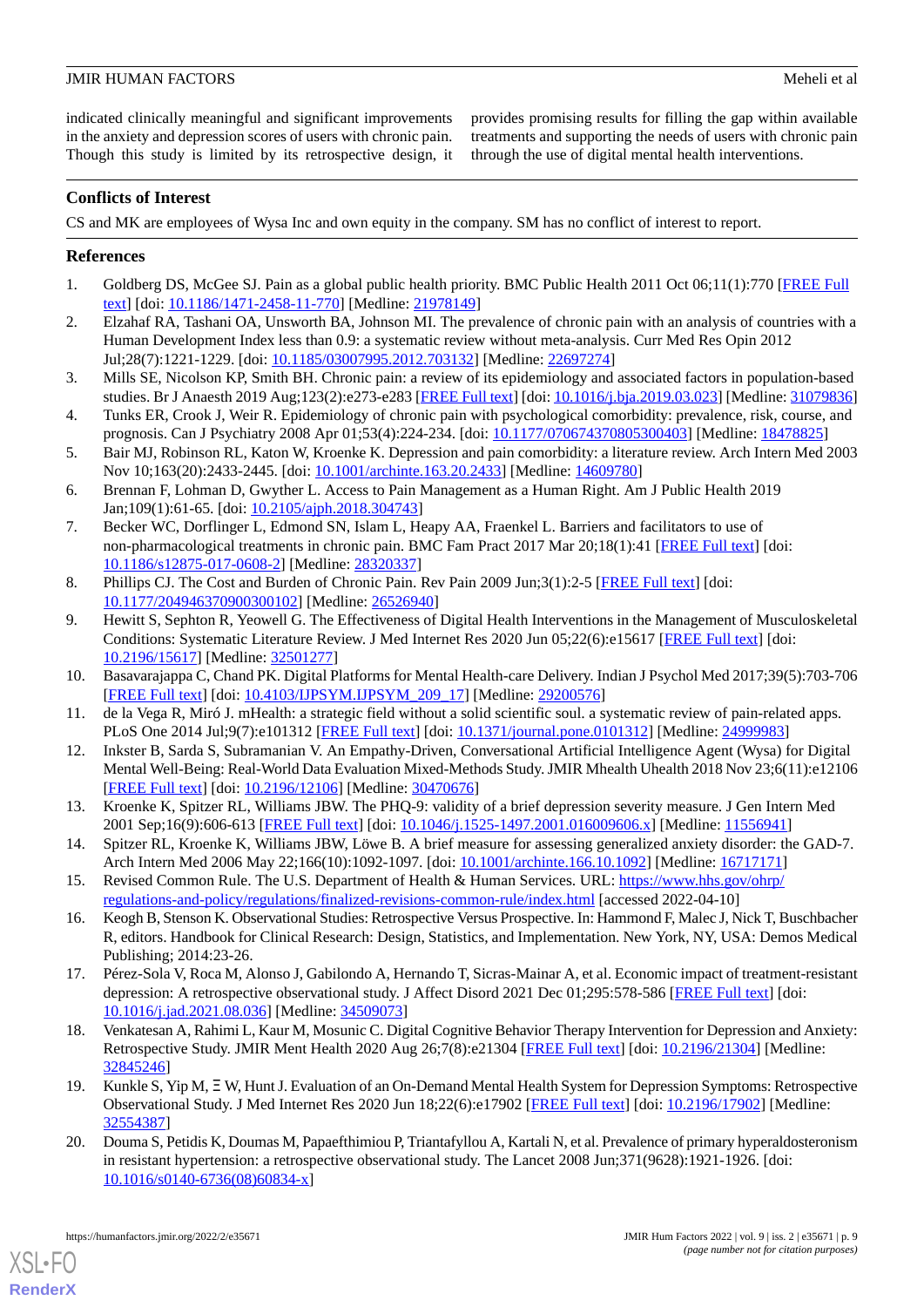- <span id="page-9-0"></span>21. Sagayadevan V, Lee SP, Abdin E, Vaingankar J, Chen H, Chong SA, et al. Retrospective observation of mental disorders during postpartum period: Results from the Singapore mental health study. BMC Womens Health 2015 Dec 16;15(1):119 [[FREE Full text](https://bmcwomenshealth.biomedcentral.com/articles/10.1186/s12905-015-0279-x)] [doi: [10.1186/s12905-015-0279-x\]](http://dx.doi.org/10.1186/s12905-015-0279-x) [Medline: [26674202](http://www.ncbi.nlm.nih.gov/entrez/query.fcgi?cmd=Retrieve&db=PubMed&list_uids=26674202&dopt=Abstract)]
- <span id="page-9-1"></span>22. Perlman A, Vodonos Zilberg A, Bak P, Dreyfuss M, Leventer-Roberts M, Vurembrand Y, et al. Characteristics and Symptoms of App Users Seeking COVID-19-Related Digital Health Information and Remote Services: Retrospective Cohort Study. J Med Internet Res 2020 Oct 20;22(10):e23197 [\[FREE Full text\]](https://www.jmir.org/2020/10/e23197/) [doi: [10.2196/23197](http://dx.doi.org/10.2196/23197)] [Medline: [32961527](http://www.ncbi.nlm.nih.gov/entrez/query.fcgi?cmd=Retrieve&db=PubMed&list_uids=32961527&dopt=Abstract)]
- <span id="page-9-2"></span>23. Zimmermann G, Venkatesan A, Rawlings K, Scahill MD. Improved Glycemic Control With a Digital Health Intervention in Adults With Type 2 Diabetes: Retrospective Study. JMIR Diabetes 2021 Jun 02;6(2):e28033 [\[FREE Full text](https://diabetes.jmir.org/2021/2/e28033/)] [doi: [10.2196/28033\]](http://dx.doi.org/10.2196/28033) [Medline: [34075880\]](http://www.ncbi.nlm.nih.gov/entrez/query.fcgi?cmd=Retrieve&db=PubMed&list_uids=34075880&dopt=Abstract)
- <span id="page-9-4"></span><span id="page-9-3"></span>24. Treede R, Rief W, Barke A, Aziz Q, Bennett MI, Benoliel R, et al. A classification of chronic pain for ICD-11. Pain 2015 Jun;156(6):1003-1007 [[FREE Full text](http://europepmc.org/abstract/MED/25844555)] [doi: [10.1097/j.pain.0000000000000160\]](http://dx.doi.org/10.1097/j.pain.0000000000000160) [Medline: [25844555\]](http://www.ncbi.nlm.nih.gov/entrez/query.fcgi?cmd=Retrieve&db=PubMed&list_uids=25844555&dopt=Abstract)
- <span id="page-9-5"></span>25. Braun V, Clarke V. Using thematic analysis in psychology. Qualitative Research in Psychology 2006 Jan;3(2):77-101. [doi: [10.1191/1478088706qp063oa\]](http://dx.doi.org/10.1191/1478088706qp063oa)
- <span id="page-9-6"></span>26. Cherven K. Network Graph Analysis and Visualization with Gephi. Birmingham, UK: Packt Publishing Ltd; 2013.
- <span id="page-9-7"></span>27. Bastian M, Heymann S, Jacomy M. Gephi: An Open Source Software for Exploring and Manipulating Networks. In: Proceedings of the International AAAI Conference on Web and Social Media. 2009 Presented at: Third International AAAI Conference on Weblogs and Social Media; May 17–20, 2009; San Jose, CA p. 361-362 URL: [https://ojs.aaai.org/index.php/](https://ojs.aaai.org/index.php/ICWSM/article/view/13937) [ICWSM/article/view/13937](https://ojs.aaai.org/index.php/ICWSM/article/view/13937)
- <span id="page-9-8"></span>28. Sheng J, Liu S, Wang Y, Cui R, Zhang X. The Link between Depression and Chronic Pain: Neural Mechanisms in the Brain. Neural Plast 2017;2017:9724371 [[FREE Full text](https://doi.org/10.1155/2017/9724371)] [doi: [10.1155/2017/9724371](http://dx.doi.org/10.1155/2017/9724371)] [Medline: [28706741](http://www.ncbi.nlm.nih.gov/entrez/query.fcgi?cmd=Retrieve&db=PubMed&list_uids=28706741&dopt=Abstract)]
- <span id="page-9-9"></span>29. Woo AK. Depression and Anxiety in Pain. Rev Pain 2010 Mar; 4(1): 8-12 [\[FREE Full text\]](http://europepmc.org/abstract/MED/26527193) [doi: [10.1177/204946371000400103\]](http://dx.doi.org/10.1177/204946371000400103) [Medline: [26527193\]](http://www.ncbi.nlm.nih.gov/entrez/query.fcgi?cmd=Retrieve&db=PubMed&list_uids=26527193&dopt=Abstract)
- <span id="page-9-11"></span><span id="page-9-10"></span>30. Hooten WM. Chronic Pain and Mental Health Disorders: Shared Neural Mechanisms, Epidemiology, and Treatment. Mayo Clin Proc 2016 Jul;91(7):955-970. [doi: [10.1016/j.mayocp.2016.04.029\]](http://dx.doi.org/10.1016/j.mayocp.2016.04.029) [Medline: [27344405\]](http://www.ncbi.nlm.nih.gov/entrez/query.fcgi?cmd=Retrieve&db=PubMed&list_uids=27344405&dopt=Abstract)
- <span id="page-9-12"></span>31. Goesling J, Lin LA, Clauw DJ. Psychiatry and Pain Management: at the Intersection of Chronic Pain and Mental Health. Curr Psychiatry Rep 2018 Mar 05;20(2):12. [doi: [10.1007/s11920-018-0872-4](http://dx.doi.org/10.1007/s11920-018-0872-4)] [Medline: [29504088\]](http://www.ncbi.nlm.nih.gov/entrez/query.fcgi?cmd=Retrieve&db=PubMed&list_uids=29504088&dopt=Abstract)
- 32. Bickmore T, Gruber A, Picard R. Establishing the computer-patient working alliance in automated health behavior change interventions. Patient Educ Couns 2005 Oct;59(1):21-30. [doi: [10.1016/j.pec.2004.09.008\]](http://dx.doi.org/10.1016/j.pec.2004.09.008) [Medline: [16198215](http://www.ncbi.nlm.nih.gov/entrez/query.fcgi?cmd=Retrieve&db=PubMed&list_uids=16198215&dopt=Abstract)]
- 33. Chou L, Cicuttini FM, Urquhart DM, Anthony SN, Sullivan K, Seneviwickrama M, et al. People with low back pain perceive needs for non-biomedical services in workplace, financial, social and household domains: a systematic review. J Physiother 2018 Apr;64(2):74-83 [[FREE Full text](https://linkinghub.elsevier.com/retrieve/pii/S1836-9553(18)30018-3)] [doi: [10.1016/j.jphys.2018.02.011](http://dx.doi.org/10.1016/j.jphys.2018.02.011)] [Medline: [29574167](http://www.ncbi.nlm.nih.gov/entrez/query.fcgi?cmd=Retrieve&db=PubMed&list_uids=29574167&dopt=Abstract)]
- <span id="page-9-13"></span>34. Dewar A, White M, Posade S, Dillon W. Using nominal group technique to assess chronic pain, patients' perceived challenges and needs in a community health region. Health Expect 2003 Mar;6(1):44-52 [\[FREE Full text\]](http://europepmc.org/abstract/MED/12603627) [doi: [10.1046/j.1369-6513.2003.00208.x\]](http://dx.doi.org/10.1046/j.1369-6513.2003.00208.x) [Medline: [12603627\]](http://www.ncbi.nlm.nih.gov/entrez/query.fcgi?cmd=Retrieve&db=PubMed&list_uids=12603627&dopt=Abstract)
- <span id="page-9-14"></span>35. Hadi MA, Alldred DP, Briggs M, Marczewski K, Closs SJ. 'Treated as a number, not treated as a person': a qualitative exploration of the perceived barriers to effective pain management of patients with chronic pain. BMJ Open 2017 Jun 12;7(6):e016454 [\[FREE Full text](https://bmjopen.bmj.com/lookup/pmidlookup?view=long&pmid=28606909)] [doi: [10.1136/bmjopen-2017-016454\]](http://dx.doi.org/10.1136/bmjopen-2017-016454) [Medline: [28606909](http://www.ncbi.nlm.nih.gov/entrez/query.fcgi?cmd=Retrieve&db=PubMed&list_uids=28606909&dopt=Abstract)]
- <span id="page-9-16"></span><span id="page-9-15"></span>36. Suso-Ribera C, Jornet-Gibert M, Ribera Canudas MV, McCracken LM, Maydeu-Olivares A, Gallardo-Pujol D. There's More Than Catastrophizing in Chronic Pain: Low Frustration Tolerance and Self-Downing Also Predict Mental Health in Chronic Pain Patients. J Clin Psychol Med Settings 2016 Jun 19;23(2):192-206. [doi: [10.1007/s10880-016-9454-y\]](http://dx.doi.org/10.1007/s10880-016-9454-y) [Medline: [26995738](http://www.ncbi.nlm.nih.gov/entrez/query.fcgi?cmd=Retrieve&db=PubMed&list_uids=26995738&dopt=Abstract)]
- <span id="page-9-17"></span>37. Taylor D. Managing Patients with Chronic Pain and Opioid Addiction. Cham: Springer International Publishing; 2015.
- <span id="page-9-18"></span>38. Morley S, Eccleston C, Williams A. Systematic review and meta-analysis of randomized controlled trials of cognitive behaviour therapy and behaviour therapy for chronic pain in adults, excluding headache. Pain 1999 Mar;80(1-2):1-13. [doi: [10.1016/s0304-3959\(98\)00255-3](http://dx.doi.org/10.1016/s0304-3959(98)00255-3)] [Medline: [10204712\]](http://www.ncbi.nlm.nih.gov/entrez/query.fcgi?cmd=Retrieve&db=PubMed&list_uids=10204712&dopt=Abstract)
- 39. Veehof MM, Trompetter HR, Bohlmeijer ET, Schreurs KMG. Acceptance- and mindfulness-based interventions for the treatment of chronic pain: a meta-analytic review. Cogn Behav Ther 2016 Jan 28;45(1):5-31. [doi: [10.1080/16506073.2015.1098724\]](http://dx.doi.org/10.1080/16506073.2015.1098724) [Medline: [26818413\]](http://www.ncbi.nlm.nih.gov/entrez/query.fcgi?cmd=Retrieve&db=PubMed&list_uids=26818413&dopt=Abstract)
- 40. Yu R, Chen L. The need to control for regression to the mean in social psychology studies. Front Psychol 2014 Jan 08;5:1574 [[FREE Full text](https://doi.org/10.3389/fpsyg.2014.01574)] [doi: [10.3389/fpsyg.2014.01574\]](http://dx.doi.org/10.3389/fpsyg.2014.01574) [Medline: [25620951\]](http://www.ncbi.nlm.nih.gov/entrez/query.fcgi?cmd=Retrieve&db=PubMed&list_uids=25620951&dopt=Abstract)

# **Abbreviations**

**AI:** artificial intelligence **CBT:** cognitive behavioral therapy **GAD-7:** Generalized Anxiety Disorder Assessment-7 **PHO-9:** Patient Health Questionnaire-9